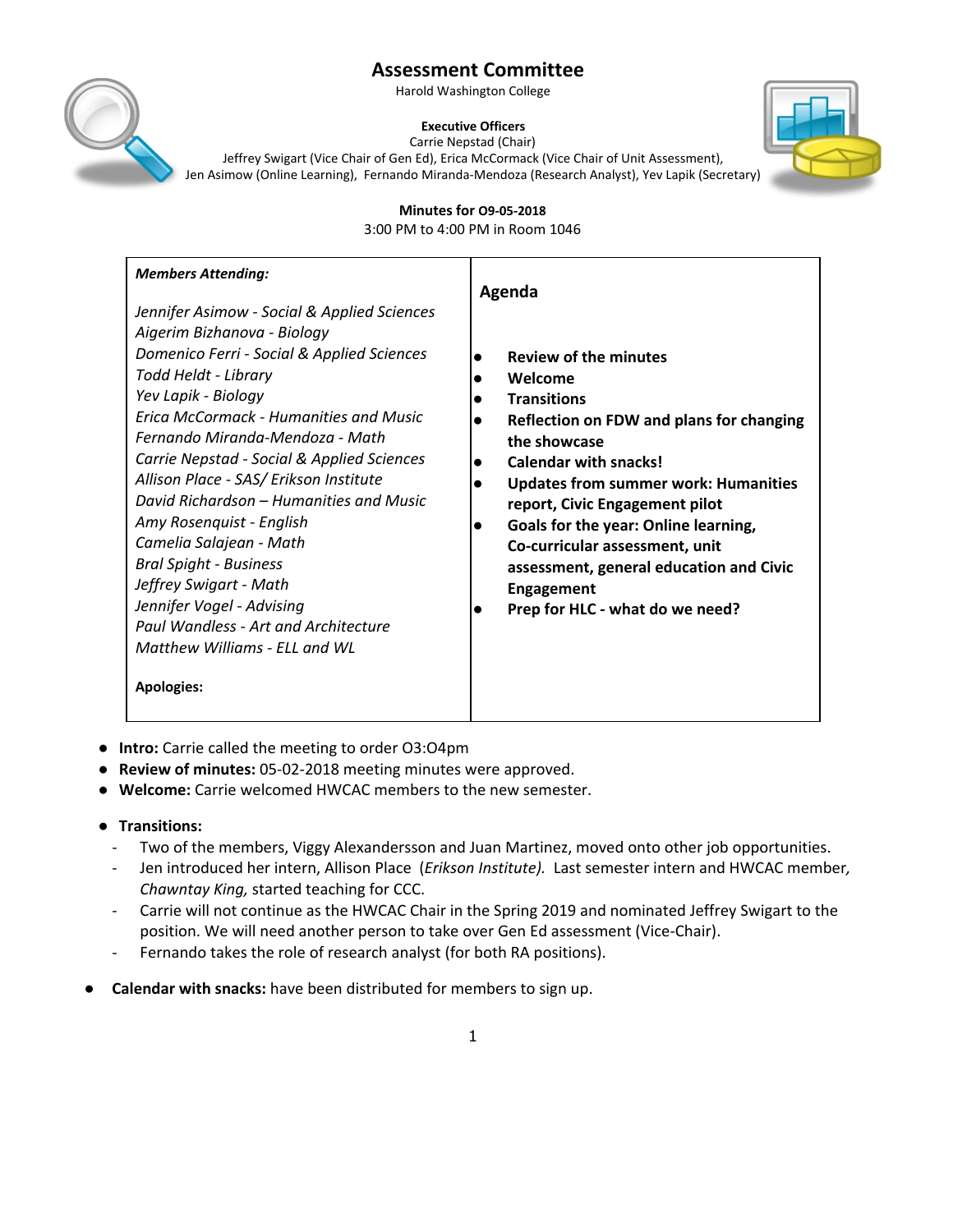### **● Updates from summer work:**

**Humanities report** (Dave) - Almost completed. Interesting positive correlations between student art appreciation attitudes and courses taken at HWC.

**Civic Engagement pilot -** took place in summer; collected data from over 50 students. After AC execs reviewed the survey last week, Q5 and 7 underwent some editing, Q11 was significantly changed and simplified. Jeff distributed paper copies to the HWCAC members to review at home and bring to the next meeting with editing suggestions and/or corrections.

Members discussed whether to include a CE definition at the top of the survey.

## ● **Reflection on FDW and plans for changing the showcase:**

- FDW had a poor faculty attendance and there were very few faculty present at the AC department liaisons presentations.
- Alternative forms of presentations were discussed: podcasts, demonstrations, narrated presentations, posters, etc. It was decided that, individual liaisons can choose the form(s) of presentation, conducive to the departmental forms of communication. Stipulations: inform the HWCAC committee when the presentation is ready and produce an artifact reflective of presentation for archiving purposes.
- It is important to develop a regular tradition of informing administration about AC work, including pre-scheduled presentations.

## **● Goals for the year:**

**Online learning** (Jen) - is planning to investigate the roots of a small but statistically significant surplus of positive attitudes about learning online in foreign language classes. Also, Jen is exploring assessment capabilities of Brightspace

**Co-curricular assessment -** As the position of Program-level liaison has been transformed into Co-curricular liaison, Jeff will spearhead data collection on what's been already/ currently done with respect of co-curricular assessment.

**Unit assessment -** Carrie informed that CD program pilots a district-wide CD assessment using the same assignment with the same rubric.

**General education (Civic Engagement)** - assessment tool will be finalized within the next 1-2 weeks and ready to be administered.

**● Prep for HLC - what do we need?** Will be discussed at the next meeting.

### **Adjournment and Approval of These Minutes:** The meeting adjourned at 4:00 pm.

These minutes were approved by Erika and seconded by Jen.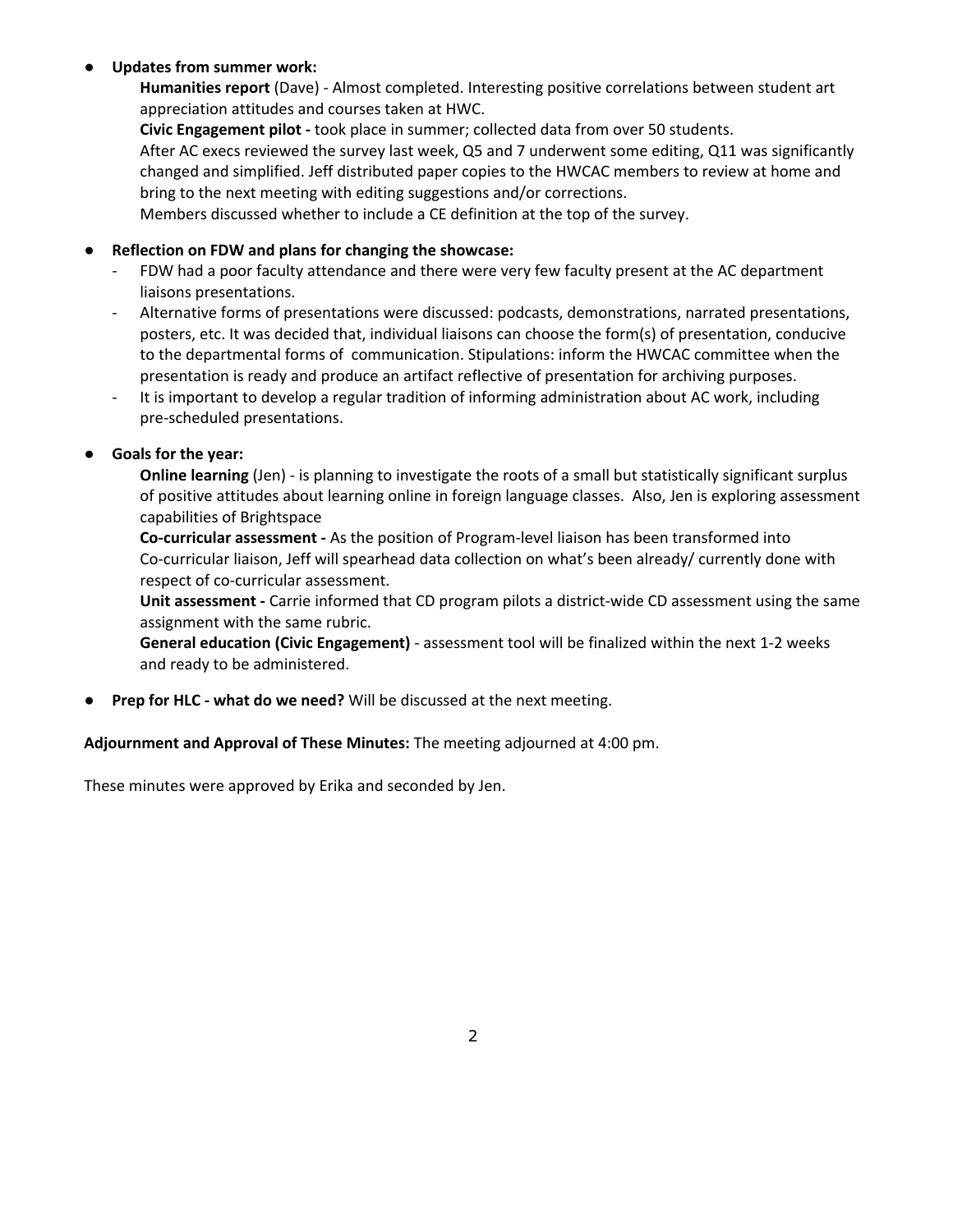Harold Washington College



**Executive Officers**



Carrie Nepstad (Chair) Jeffrey Swigart (Vice Chair of Gen Ed), Erica McCormack (Vice Chair of Unit Assessment), Jen Asimow (Online Learning), Fernando Miranda-Mendoza (Research Analyst), Yev Lapik (Secretary)

> **Minutes for O9-12-2018** 3:00 PM to 4:00 PM in Room 1046

| <b>Members Attending:</b><br>Jennifer Asimow - Social & Applied Sciences<br>Aigerim Bizhanova - Biology<br>Domenico Ferri - Social & Applied Sciences<br>Yev Lapik - Biology<br>Frica McCormack - Humanities and Music<br>Fernando Miranda-Mendoza - Math<br>Carrie Nepstad - Social & Applied Sciences<br>Allison Place - SAS/ Erikson Institute<br>Amy Rosenquist - English<br>Camelia Salajean - Math<br>Jeffrey Swigart - Math<br>Jennifer Vogel - Advising<br>Paul Wandless - Art and Architecture<br>Matthew Williams - FLL and WL<br><b>Apologies:</b> | Agenda<br><b>Future meeting agenda</b><br>$\bullet$<br>Updates from the 09-11-18 Shared<br><b>Governance meeting</b><br><b>HLC</b> prep<br><b>Review of the minutes</b> |
|---------------------------------------------------------------------------------------------------------------------------------------------------------------------------------------------------------------------------------------------------------------------------------------------------------------------------------------------------------------------------------------------------------------------------------------------------------------------------------------------------------------------------------------------------------------|-------------------------------------------------------------------------------------------------------------------------------------------------------------------------|
|---------------------------------------------------------------------------------------------------------------------------------------------------------------------------------------------------------------------------------------------------------------------------------------------------------------------------------------------------------------------------------------------------------------------------------------------------------------------------------------------------------------------------------------------------------------|-------------------------------------------------------------------------------------------------------------------------------------------------------------------------|

- **Intro:** Carrie called the meeting to order O3:O2pm
- **Meeting agenda for the next two weeks:** the next three meetings (including today's) will be devoted to the HLC prep. At the third meeting (September 26th), Mike Heathfield and Armen Sarrafian will be present.
- **Updates from the 09-11-18 Shared Governance (SG) meeting:** HWC FC president has developed a new process that involves closer interactions among various HWC committees. Committee chairs are now invited to inform the FC president about their activities and happenings as well as to present brief updates during HWC SG meetings. Carrie has presented at the latest SG meeting.
- **HLC prep**
	- *AC meeting with HLC reviewers is scheduled for Monday October 1st from 3:30 to 4:15 pm* (room TBA).